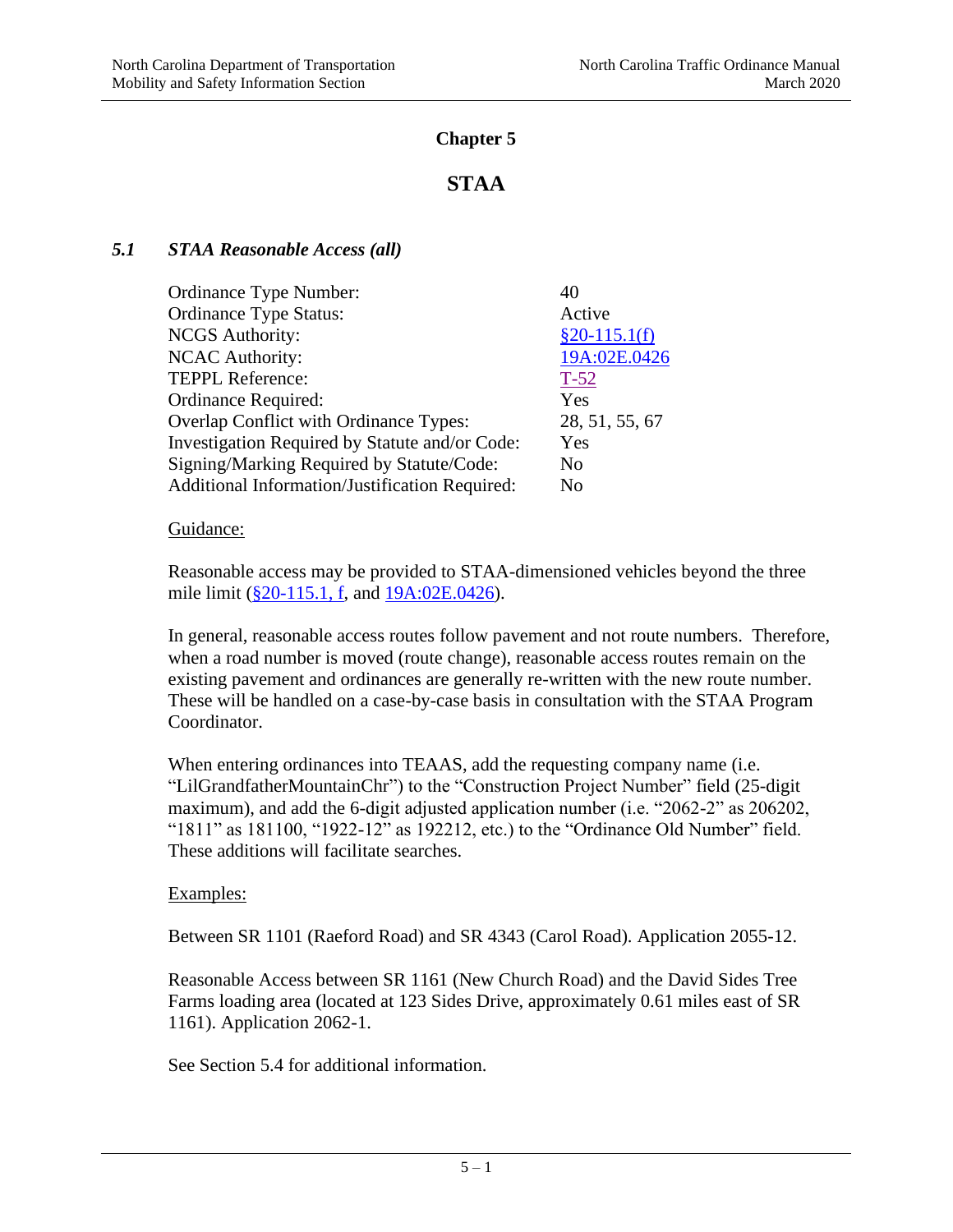## *5.2 STAA Reasonable Access (53' only)*

| Ordinance Type Number:                         | 41             |
|------------------------------------------------|----------------|
| <b>Ordinance Type Status:</b>                  | Active         |
| <b>NCGS</b> Authority:                         | $§20-115.1(f)$ |
| <b>NCAC Authority:</b>                         | 19A:02E.0426   |
| <b>TEPPL Reference:</b>                        | $T-52$         |
| Ordinance Required:                            | Yes            |
| Overlap Conflict with Ordinance Types:         | 28, 51, 55, 67 |
| Investigation Required by Statute and/or Code: | Yes            |
| Signing/Marking Required by Statute/Code:      | No             |
| Additional Information/Justification Required: | No             |

### Guidance:

Reasonable access may be provided to STAA-dimensioned vehicles beyond the three mile limit [\(§20-115.1, f,](http://www.ncleg.net/gascripts/statutes/statutelookup.pl?statute=20-115.1) and [19A:02E.0426\)](http://reports.oah.state.nc.us/ncac/title%2019a%20-%20transportation/chapter%2002%20-%20division%20of%20highways/subchapter%20e/19a%20ncac%2002e%20.0426.html).

Reasonable access may be provided to one particular type of STAA-dimensioned vehicle when "significant, substantial differences" in "operating characteristics exist"  $(\frac{820-115.1}{s})$ [f\)](http://www.ncleg.net/gascripts/statutes/statutelookup.pl?statute=20-115.1).

In general, reasonable access routes follow pavement and not route numbers. Therefore, when a road number is moved (route change), reasonable access routes remain on the existing pavement and ordinances are generally re-written with the new route number. These will be handled on a case-by-case basis in consultation with the STAA Program Coordinator.

When entering ordinances into TEAAS, add the requesting company name (i.e. "LilGrandfatherMountainChr") to the "Construction Project Number" field (25-digit maximum), and add the 6-digit adjusted application number (i.e. "2062-2" as 206202, "1811" as 181100, "1922-12" as 192212, etc.) to the "Ordinance Old Number" field. These additions will facilitate searches.

### Examples:

Between SR 1101 (Raeford Road) and SR 4343 (Carol Road). Application 2055-12.

Reasonable Access between SR 1161 (New Church Road) and the David Sides Tree Farms loading area (located at 123 Sides Drive, approximately 0.61 miles east of SR 1161). Application 2062-1.

See Section 5.4 for additional information.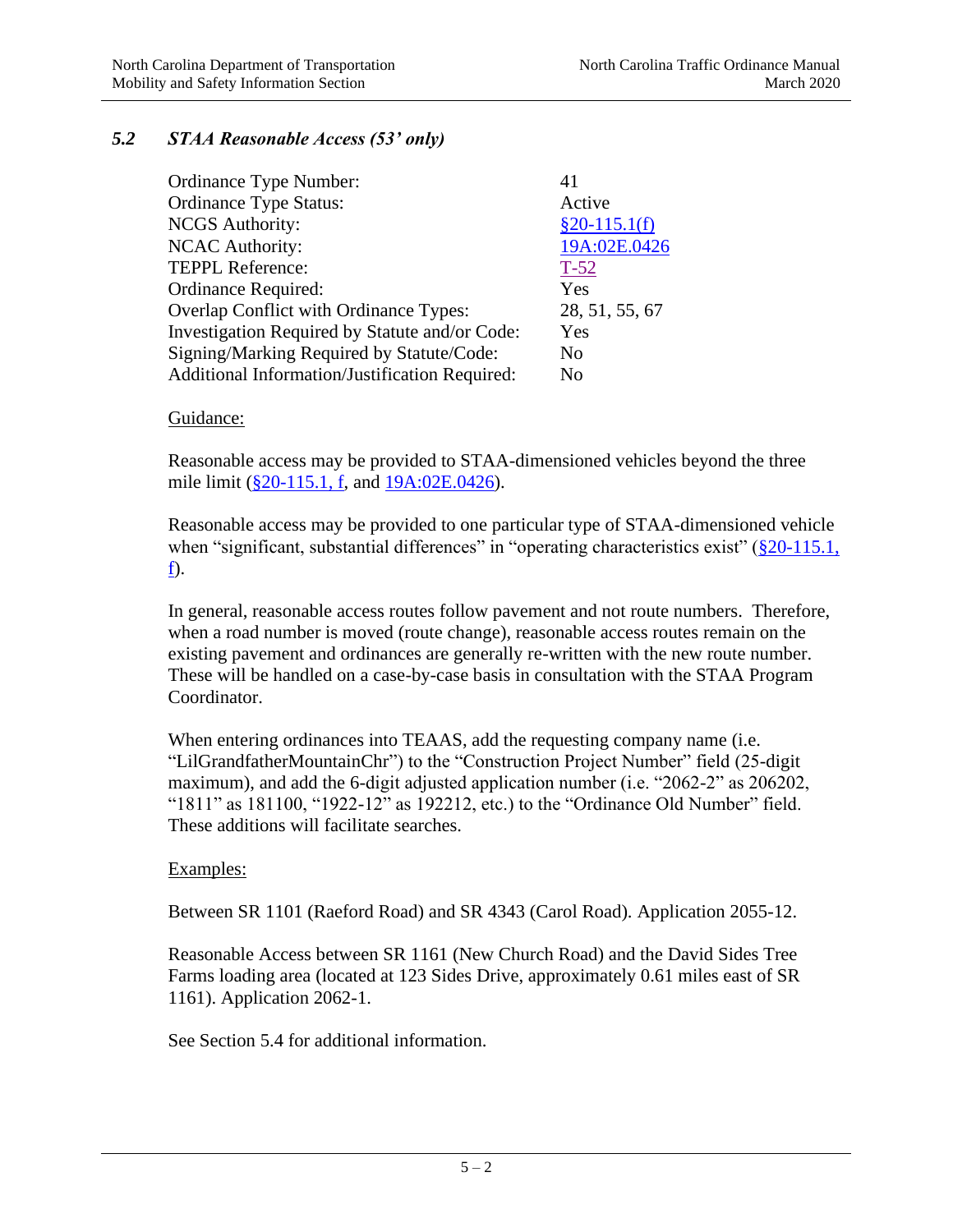### *5.3 STAA Reasonable Access (twins only)*

| Ordinance Type Number:                         | 42             |
|------------------------------------------------|----------------|
| <b>Ordinance Type Status:</b>                  | Active         |
| <b>NCGS</b> Authority:                         | $§20-115.1(f)$ |
| <b>NCAC Authority:</b>                         | 19A:02E.0426   |
| <b>TEPPL Reference:</b>                        | $T-52$         |
| Ordinance Required:                            | Yes            |
| Overlap Conflict with Ordinance Types:         | 28, 51, 55, 67 |
| Investigation Required by Statute and/or Code: | Yes            |
| Signing/Marking Required by Statute/Code:      | No             |
| Additional Information/Justification Required: | No             |

### Guidance:

Reasonable access may be provided to STAA-dimensioned vehicles beyond the three mile limit [\(§20-115.1, f,](http://www.ncleg.net/gascripts/statutes/statutelookup.pl?statute=20-115.1) and [19A:02E.0426\)](http://reports.oah.state.nc.us/ncac/title%2019a%20-%20transportation/chapter%2002%20-%20division%20of%20highways/subchapter%20e/19a%20ncac%2002e%20.0426.html).

Reasonable access may be provided to one particular type of STAA-dimensioned vehicle when "significant, substantial differences" in "operating characteristics exist"  $(\frac{820-115.1}{s})$ [f\)](http://www.ncleg.net/gascripts/statutes/statutelookup.pl?statute=20-115.1).

In general, reasonable access routes follow pavement and not route numbers. Therefore, when a road number is moved (route change), reasonable access routes remain on the existing pavement and ordinances are generally re-written with the new route number. These will be handled on a case-by-case basis in consultation with the STAA Program Coordinator.

When entering ordinances into TEAAS, add the requesting company name (i.e. "LilGrandfatherMountainChr") to the "Construction Project Number" field (25-digit maximum), and add the 6-digit adjusted application number (i.e. "2062-2" as 206202, "1811" as 181100, "1922-12" as 192212, etc.) to the "Ordinance Old Number" field. These additions will facilitate searches.

### Examples:

Between SR 1101 (Raeford Road) and SR 4343 (Carol Road). Application 2055-12.

Reasonable Access between SR 1161 (New Church Road) and the David Sides Tree Farms loading area (located at 123 Sides Drive, approximately 0.61 miles east of SR 1161). Application 2062-1.

See Section 5.4 for additional information.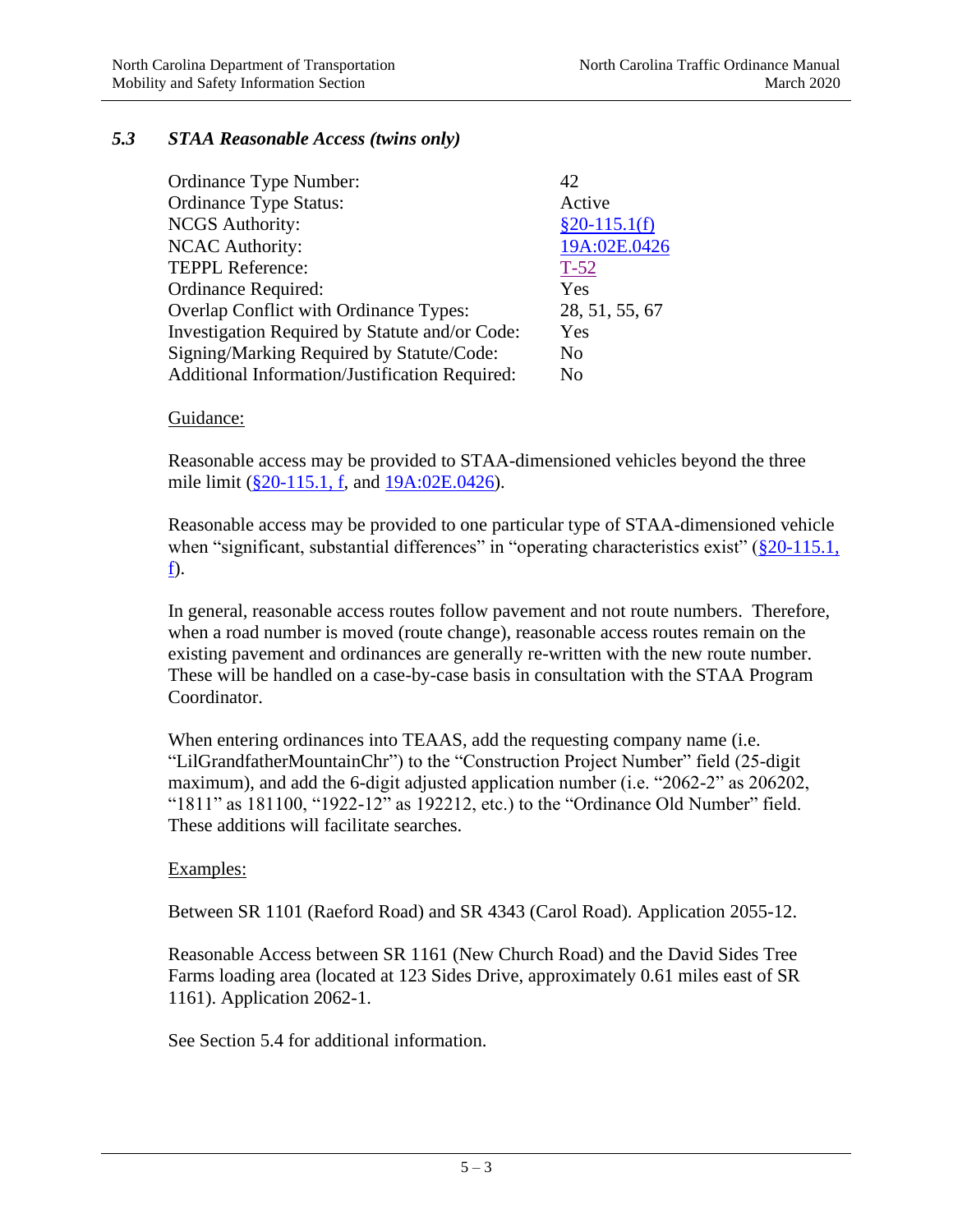## *5.4 Reasonable Access Application Examples*

Example A: Reasonable access is requested for trucks with 53-foot semitrailers between the intersection of US 70 with NC 50 (point "A") and the terminal (point "B").



Since US 70 is a National Network route, and NC 50 is a primary route, no reasonable access is required along these routes. Since the terminal (point "B") is further than three road miles from NC 50, reasonable access would be necessary along SR 1822. Therefore, a "STAA Reasonable Access (53' only)" ordinance (type 41) would need to be written for SR 1822 (between NC 50 and the terminal).

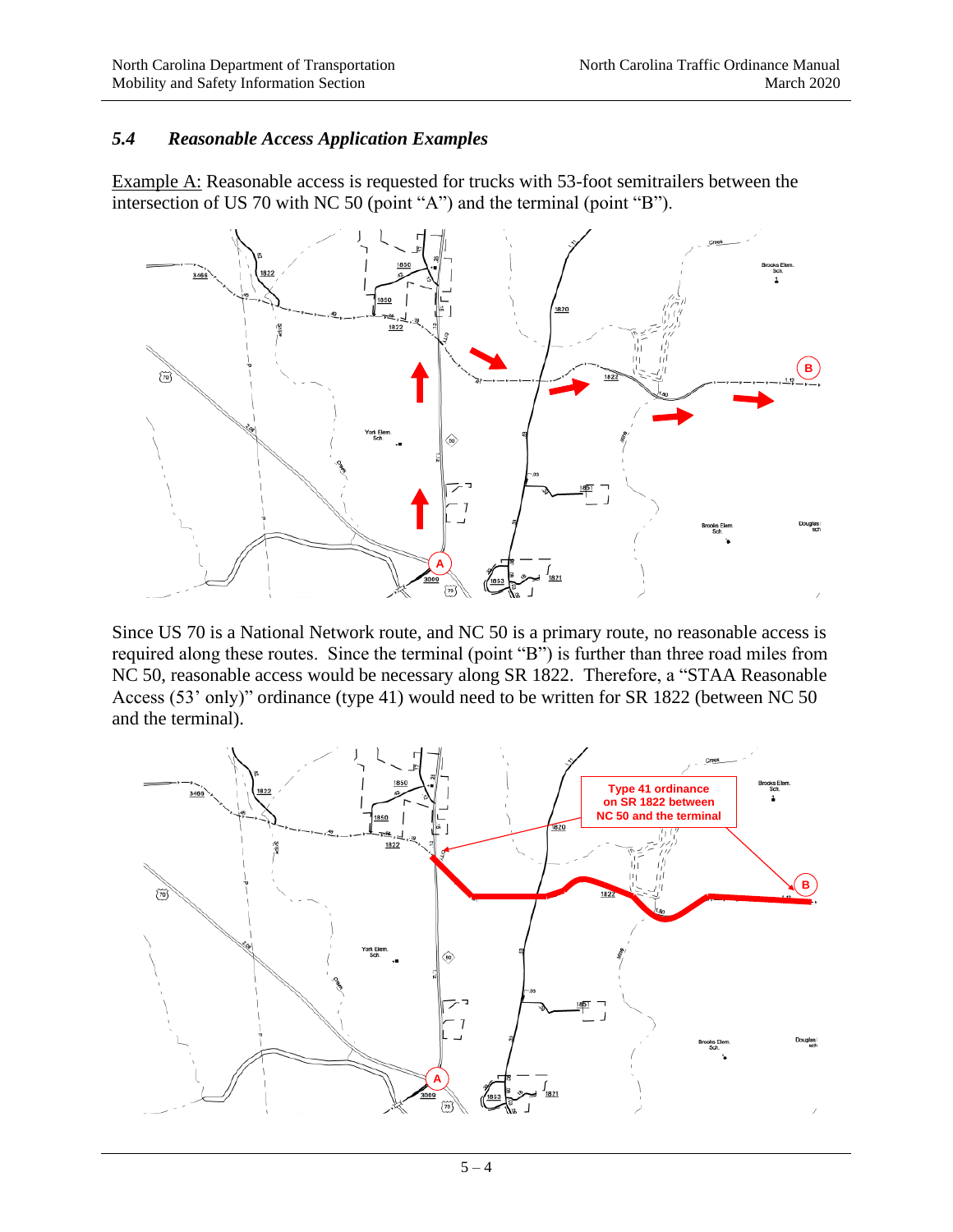Example B: Reasonable access is requested for trucks with twin trailers (semitrailer and trailer) between the intersection of US 70 with NC 50 (point "A") and the terminal (point "B").



Since US 70 is a National Network route, no reasonable access is required along this route. NC 50 is a primary route available to trucks with 53-foot semitrailers, but not twins. Since the terminal (point "B") is further than three road miles from US 70, reasonable access would be necessary along both NC 50 and SR 1822. Therefore, "STAA Reasonable Access (twins only)" ordinances (type 42) would need to be written for both NC 50 (between US 70 and SR 1822) and SR 1822 (between NC 50 and the terminal).

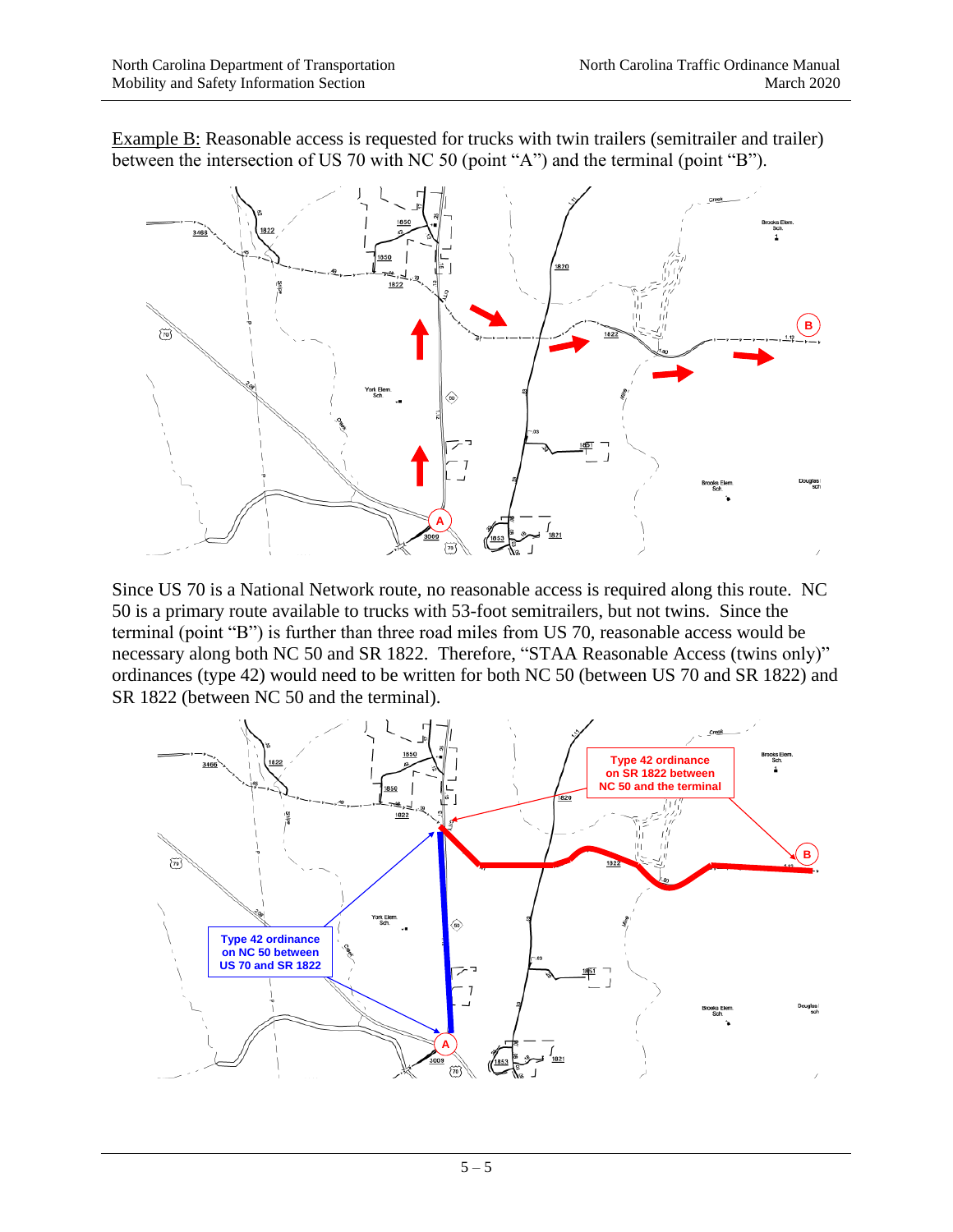Example C: Reasonable access is requested for trucks with 53-foot semitrailers along SR 1145, SR 1147, US 421, and SR 1933 between the intersection of SR 1145 and US 701 (point "A") and the terminal (point "B"). Since US 421 is a primary, no reasonable access on this route is necessary. However, the distance between US 701 and US 421 is greater than six road miles and the distance between US 421 and the terminal is greater than three road miles. Therefore, "STAA Reasonable Access (53' only)" ordinances (type 41) would need to be written for SR 1145 (between US 701 and SR 1147), SR 1147 (between SR 1145 and US 421), and SR 1933 (between US 421 and the terminal).

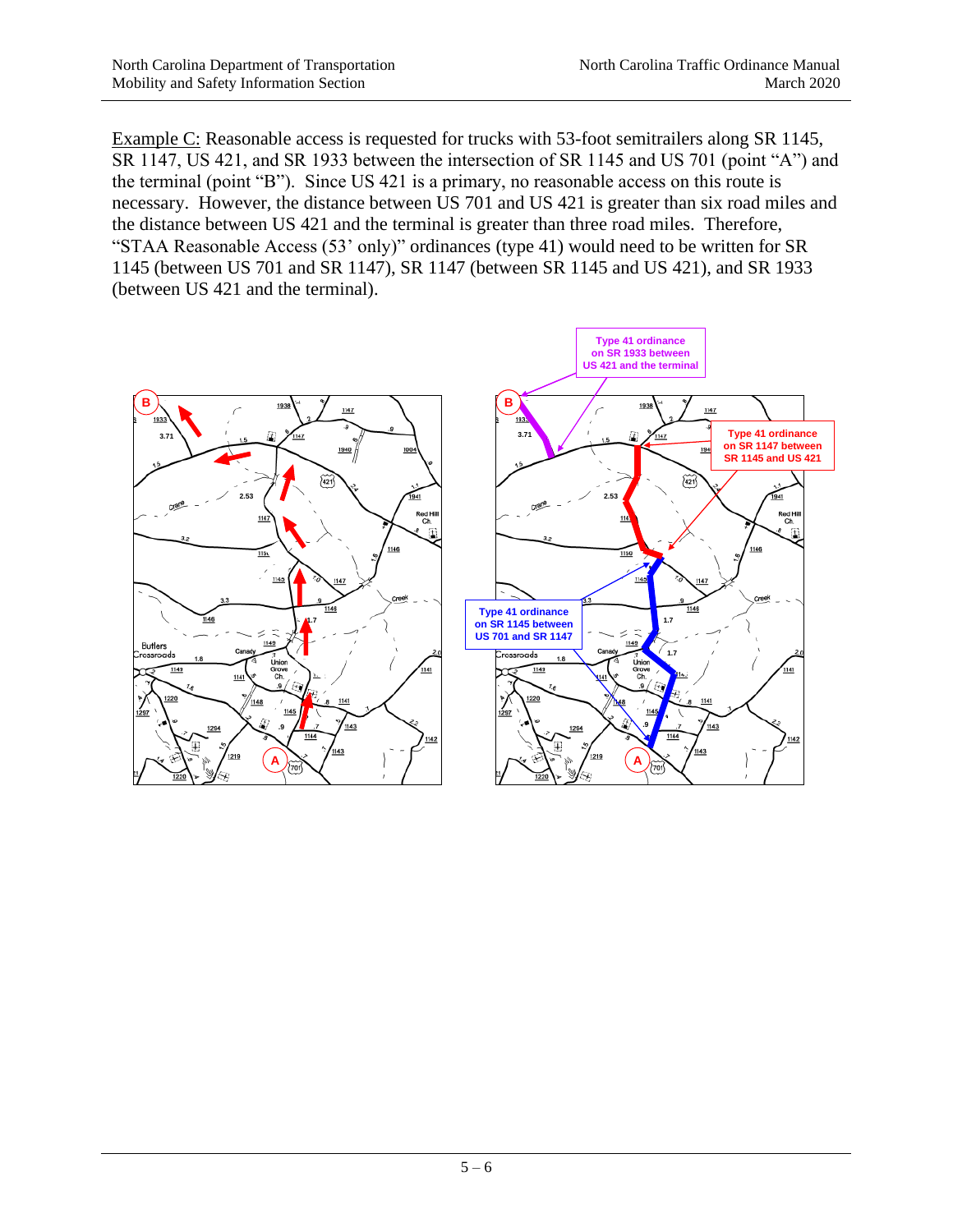## *5.5 STAA National Truck Network*

| Ordinance Type Number:                         | 43                 |
|------------------------------------------------|--------------------|
| <b>Ordinance Type Status:</b>                  | Active             |
| <b>NCGS</b> Authority:                         | $§20-115.1(a, b)$  |
| <b>NCAC Authority:</b>                         | None               |
| <b>TEPPL Reference:</b>                        | $T-52$             |
| Ordinance Required:                            | Yes                |
| Overlap Conflict with Ordinance Types:         | 28, 49, 51, 55, 67 |
| Investigation Required by Statute and/or Code: | N <sub>0</sub>     |
| Signing/Marking Required by Statute/Code:      | N <sub>0</sub>     |
| Additional Information/Justification Required: | N <sub>0</sub>     |

### Guidance:

These ordinances are required for tracking purposes only.

Interstate routes are automatically part of the National Truck Network.

Designated routes may be elevated to the National Truck Network [\(§20-115.1, g\)](http://www.ncleg.net/gascripts/statutes/statutelookup.pl?statute=20-115.1).

National Truck Network routes follow route numbers and not pavement. Therefore, when a road number is moved, the National Truck Network route follows the new road.

### Examples:

National Network between US 1 and US 64.

[*Note – Use this verbiage if the road segment is a network route that does not coincide with another network route or if the road segment is a high order network route that coincides with one or more lower order network routes.*]

Network, concurrent with US 17 between US 1 and US 64. [*Note – Use this verbiage if the road segment is a network route but coincides with a higher order network route.*]

Non-Network, concurrent with I 40 between US 1 and US 64. [*Note – Use this verbiage if the road segment is not a network route but coincides with one or more network routes (regardless of which route is the higher order route).*]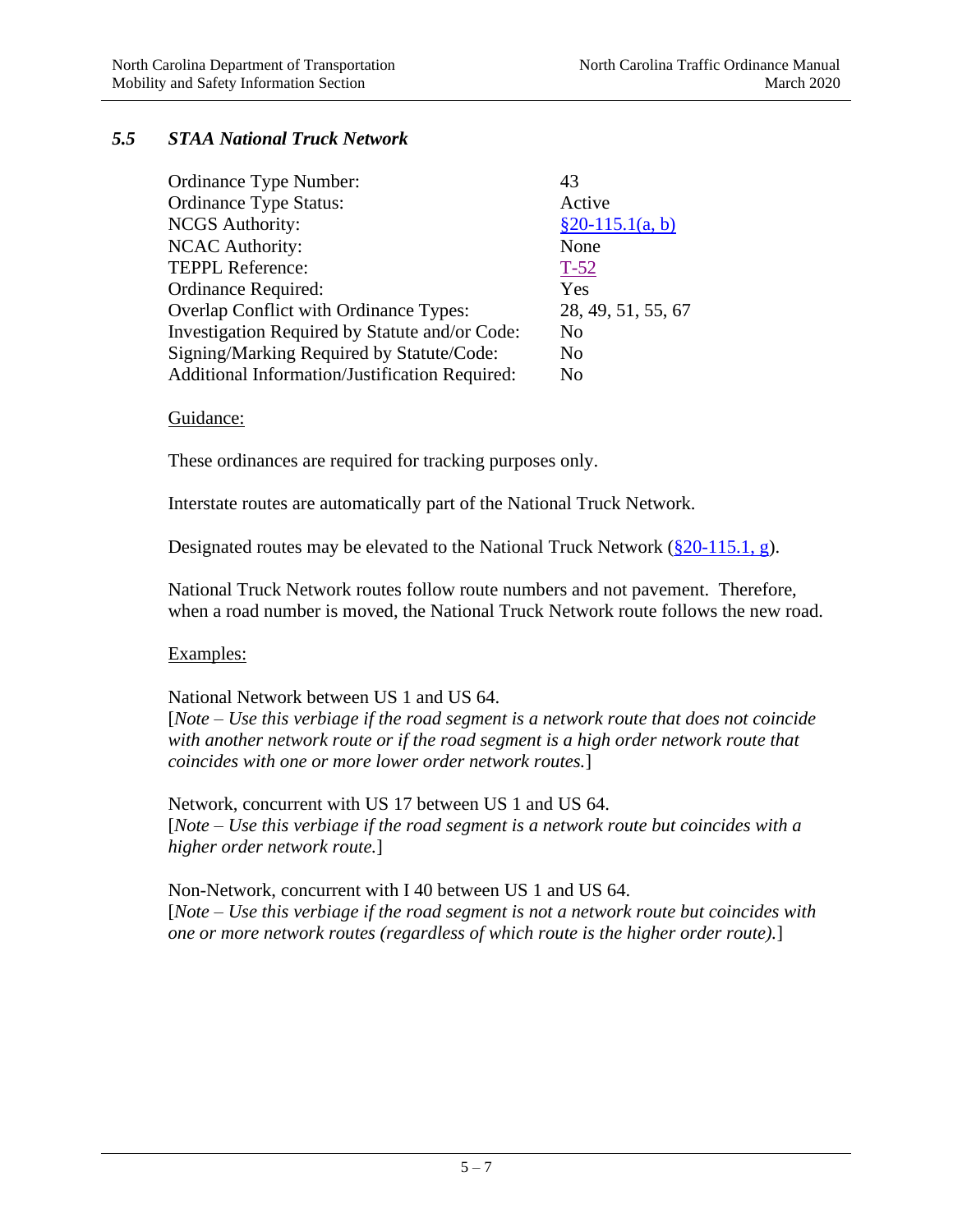## *5.6 STAA Designated Route (all)*

| Ordinance Type Number:                         | 44                 |
|------------------------------------------------|--------------------|
| <b>Ordinance Type Status:</b>                  | Active             |
| <b>NCGS</b> Authority:                         | $§20-115.1(g)$     |
| <b>NCAC Authority:</b>                         | None               |
| <b>TEPPL Reference:</b>                        | $T-52$             |
| Ordinance Required:                            | Yes                |
| <b>Overlap Conflict with Ordinance Types:</b>  | 28, 49, 51, 55, 67 |
| Investigation Required by Statute and/or Code: | Yes                |
| Signing/Marking Required by Statute/Code:      | N <sub>0</sub>     |
| Additional Information/Justification Required: | No                 |

### Guidance:

Interstate routes are automatically designated for use by all STAA-dimensioned vehicles as part of the National Network.

Non-interstate routes may be designated for use by all STAA-dimensioned vehicles [\(§20-](http://www.ncleg.net/gascripts/statutes/statutelookup.pl?statute=20-115.1)  $115.1, g$ ).

Designated routes follow route numbers and not pavement. Therefore, when a road number is moved, the designated route follows the new road.

### Examples:

Designated Route between US 1 and US 64.

[*Note – Use this verbiage if the road segment is a designated route that does not coincide with another designated route or if the road segment is a high order designated route that coincides with one or more lower order designated routes.*]

Designated, concurrent with US 17 between US 1 and US 64. [*Note – Use this verbiage if the road segment is a designated route but coincides with a higher order designated route.*]

Non-Designated, concurrent with US 421 between I 85 and I 85 Business. [*Note – Use this verbiage if the road segment is not a designated route but coincides with one or more designated routes (regardless of which route is the higher order route).*]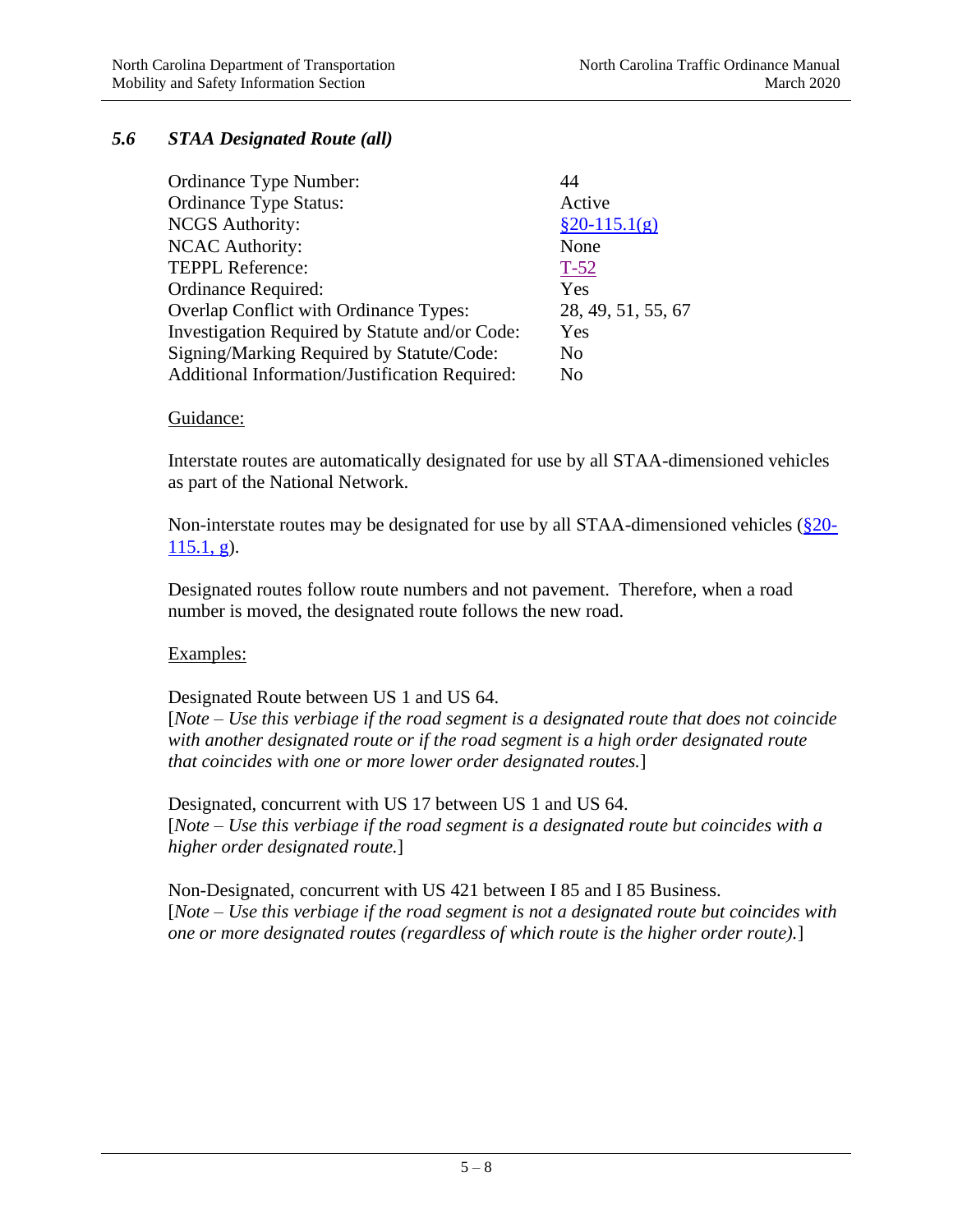## *5.7 STAA Designated Route (53' only)*

| Ordinance Type Number:                         | 45                 |
|------------------------------------------------|--------------------|
| <b>Ordinance Type Status:</b>                  | Active             |
| <b>NCGS</b> Authority:                         | $\S 20 - 115.1(g)$ |
| <b>NCAC Authority:</b>                         | None               |
| <b>TEPPL Reference:</b>                        | $T-52$             |
| <b>Ordinance Required:</b>                     | Yes                |
| Overlap Conflict with Ordinance Types:         | 28, 49, 51, 55, 67 |
| Investigation Required by Statute and/or Code: | Yes                |
| Signing/Marking Required by Statute/Code:      | N <sub>0</sub>     |
| Additional Information/Justification Required: | No                 |

### Guidance:

Interstate routes are automatically designated for use by all STAA-dimensioned vehicles as part of the National Network.

Non-primary routes may be designated for use by trucks with 53' trailers ( $\S 20$ -115.1, g).

Designation may be provided to one particular type of STAA-dimensioned vehicle when "significant, substantial differences" in "operating characteristics exist"  $(\frac{820-115.1}{,} g)$ .

Designated routes follow route numbers and not pavement. Therefore, when a road number is moved, the designated route follows the new road.

### Examples:

Designated Route between US 1 and US 64.

[*Note – Use this verbiage if the road segment is a designated route that does not coincide with another designated route or if the road segment is a high order designated route that coincides with one or more lower order designated routes.*]

Designated, concurrent with US 17 between US 1 and US 64. [*Note – Use this verbiage if the road segment is a designated route but coincides with a higher order designated route.*]

Non-Designated, concurrent with US 421 between I 85 and I 85 Business. [*Note – Use this verbiage if the road segment is not a designated route but coincides with one or more designated routes (regardless of which route is the higher order route).*]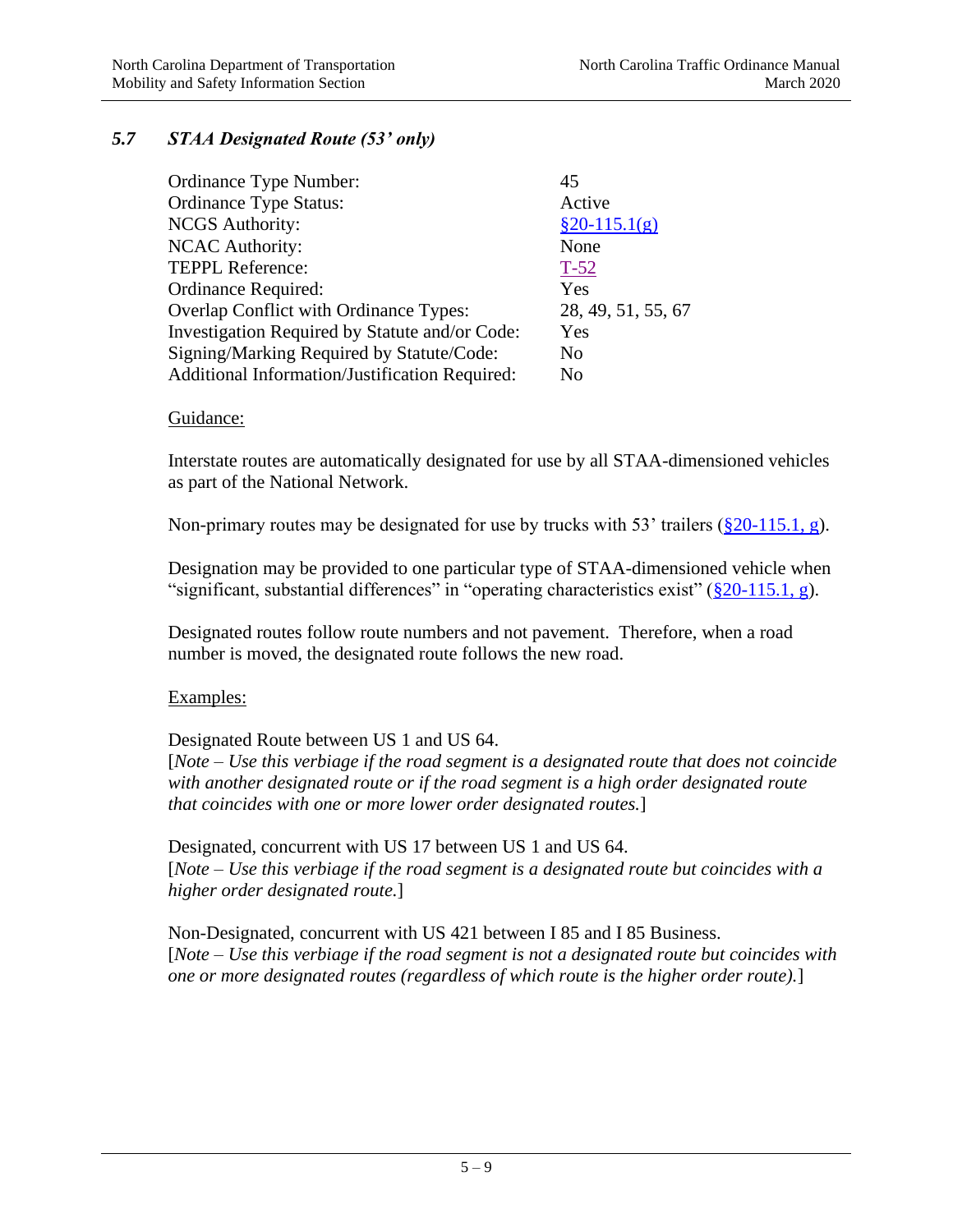## *5.8 STAA Designated Route (twins only)*

| Ordinance Type Number:                         | 46                 |
|------------------------------------------------|--------------------|
| <b>Ordinance Type Status:</b>                  | Active             |
| <b>NCGS</b> Authority:                         | $$20-115.1(g)$     |
| <b>NCAC Authority:</b>                         | None               |
| <b>TEPPL Reference:</b>                        | $T-52$             |
| Ordinance Required:                            | Yes                |
| Overlap Conflict with Ordinance Types:         | 28, 49, 51, 55, 67 |
| Investigation Required by Statute and/or Code: | Yes                |
| Signing/Marking Required by Statute/Code:      | N <sub>0</sub>     |
| Additional Information/Justification Required: | No                 |

### Guidance:

Interstate routes are automatically designated for use by all STAA-dimensioned vehicles as part of the National Network.

Non-interstate routes may be designated for use by trucks with twin trailers  $(\frac{820-115.1}{\sqrt{21}})$ [g\)](http://www.ncleg.net/gascripts/statutes/statutelookup.pl?statute=20-115.1).

Designation may be provided to one particular type of STAA-dimensioned vehicle when "significant, substantial differences" in "operating characteristics exist"  $(\frac{820-115.1}{,} g)$ .

Designated routes follow route numbers and not pavement. Therefore, when a road number is moved, the designated route follows the new road.

### Examples:

Designated Route between US 1 and US 64.

[*Note – Use this verbiage if the road segment is a designated route that does not coincide with another designated route or if the road segment is a high order designated route that coincides with one or more lower order designated routes.*]

Designated, concurrent with US 17 between US 1 and US 64. [*Note – Use this verbiage if the road segment is a designated route but coincides with a higher order designated route.*]

Non-Designated, concurrent with US 421 between I 85 and I 85 Business. [*Note – Use this verbiage if the road segment is not a designated route but coincides with one or more designated routes (regardless of which route is the higher order route).*]